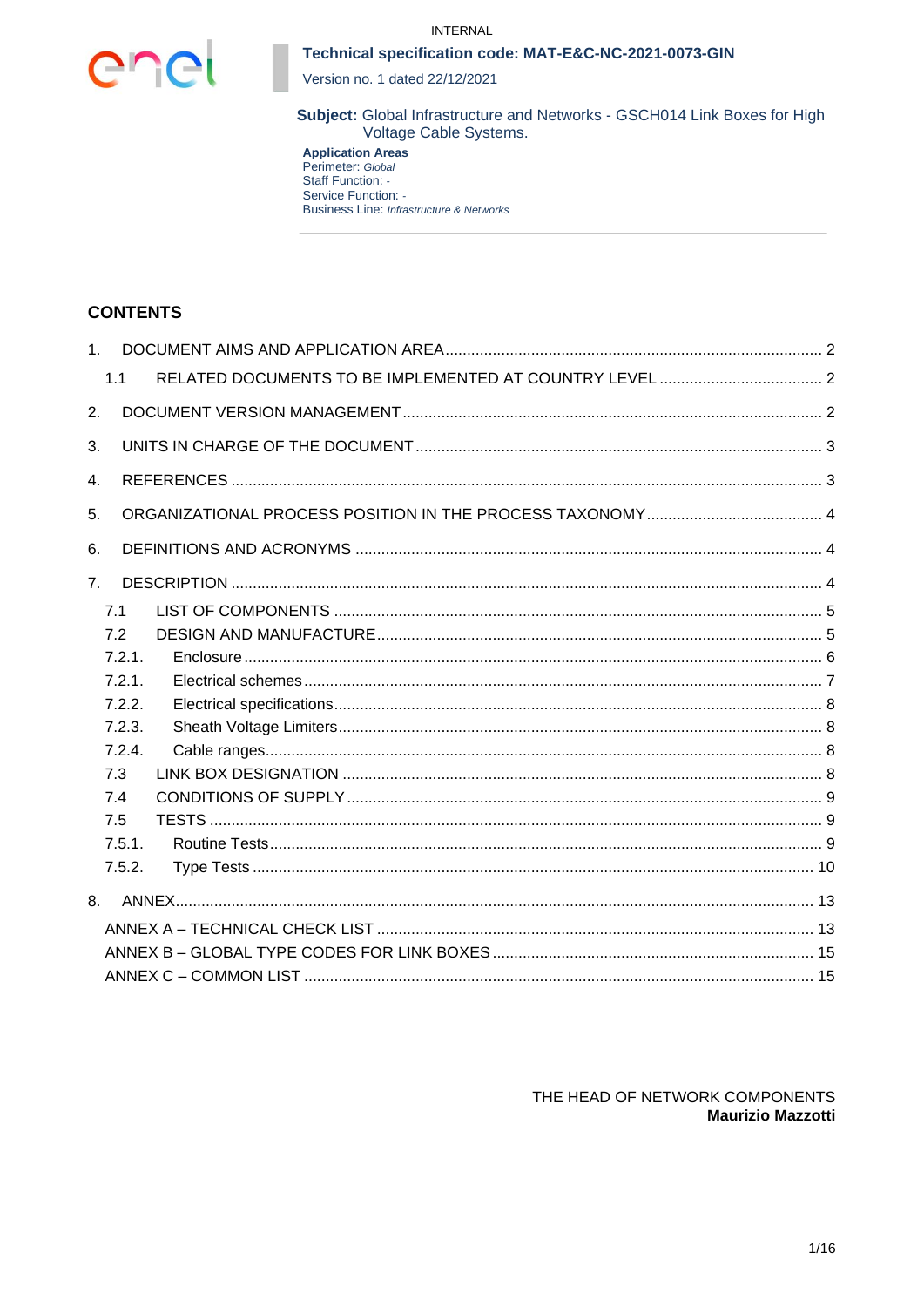



Version no. 1 dated 22/12/2021

**Subject:** Global Infrastructure and Networks - GSCH014 Link Boxes for High Voltage Cable Systems.

**Application Areas** Perimeter: *Global* Staff Function: *-* Service Function: *-* Business Line: *Infrastructure & Networks*

# **1. DOCUMENT AIMS AND APPLICATION AREA**

The aim of this document is to provide technical requirements for the supply of link boxes for high voltage cable systems to be used on transmission lines of the Enel Group Companies listed below:

| <b>Country</b> | <b>Distribution Company</b>    |  |  |  |
|----------------|--------------------------------|--|--|--|
| Argentina      | Edesur                         |  |  |  |
|                | Enel Distribuição Rio          |  |  |  |
| <b>Brasil</b>  | Enel Distribuição Ceará        |  |  |  |
|                | Enel Distribuição Goiás        |  |  |  |
|                | Enel Distribuição São Paulo    |  |  |  |
| Chile          | Enel Distribución Chile        |  |  |  |
| Colombia       | Codensa                        |  |  |  |
| España         | e-distribución redes digitales |  |  |  |
| Italia         | e-distribuzione                |  |  |  |
| Perú           | Enel Distribución Perú         |  |  |  |
|                | <b>Enel Distributie Banat</b>  |  |  |  |
| Romania        | Enel Distributie Dobrogea      |  |  |  |
|                | Enel Distributie Muntenia      |  |  |  |

| <b>Table 1 - Distribution Companies</b> |  |
|-----------------------------------------|--|
|-----------------------------------------|--|

# **1.1 RELATED DOCUMENTS TO BE IMPLEMENTED AT COUNTRY LEVEL**

This document applies to both Enel Global Infrastructure and Networks Srl Company and to Infrastructure and Networks Business Line perimeter when each Company does not have to issue further documents.

# **2. DOCUMENT VERSION MANAGEMENT**

| Version | Date       | <b>Main changes description</b>                                                                                                |
|---------|------------|--------------------------------------------------------------------------------------------------------------------------------|
|         | 22/12/2021 | Issuing of "Global Infrastructure and Networks - GSCH014 Link Boxes for High<br>Voltage Cable systems" technical specification |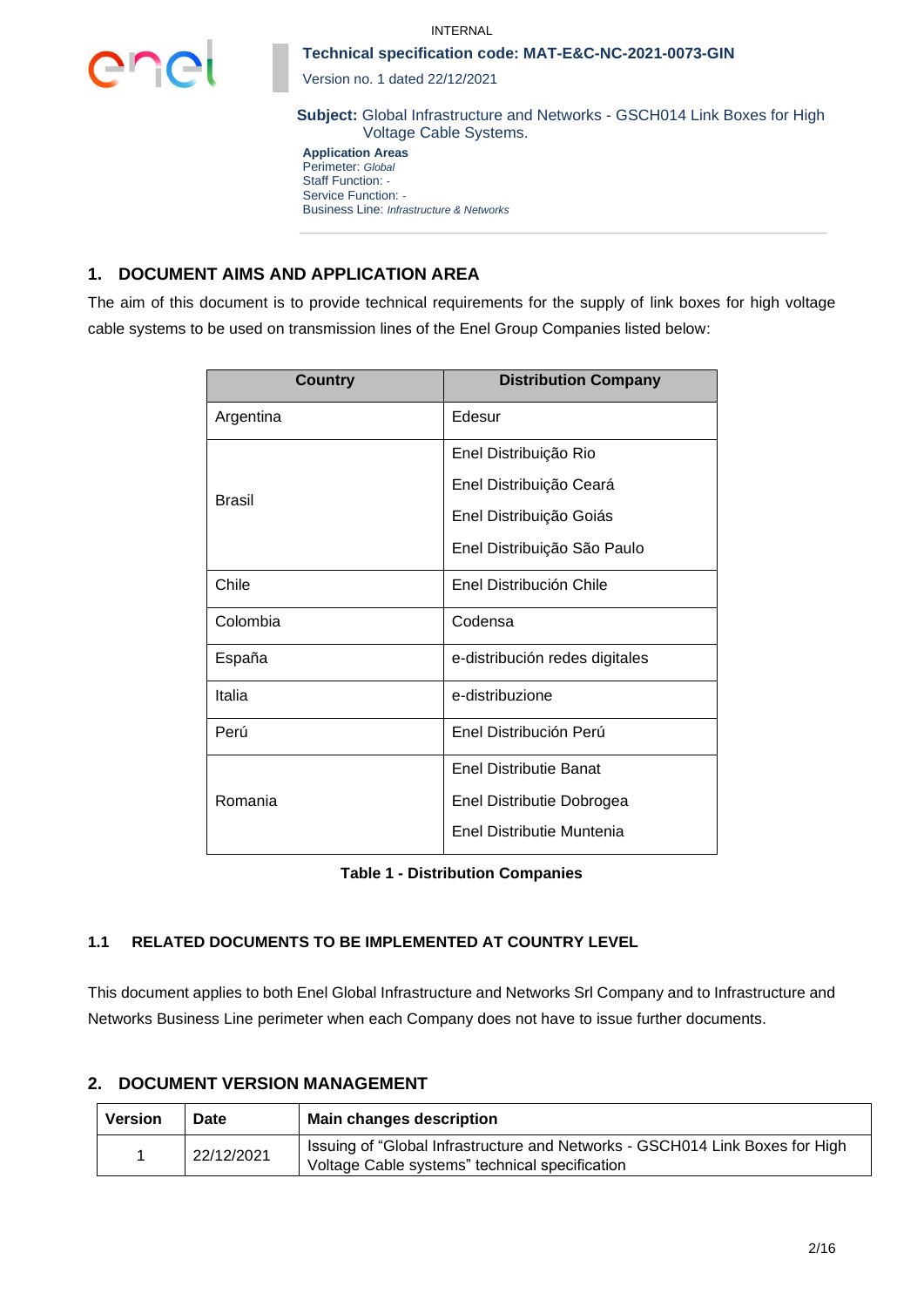

Version no. 1 dated 22/12/2021

**Subject:** Global Infrastructure and Networks - GSCH014 Link Boxes for High Voltage Cable Systems.

**Application Areas** Perimeter: *Global* Staff Function: *-* Service Function: *-* Business Line: *Infrastructure & Networks*

# **3. UNITS IN CHARGE OF THE DOCUMENT**

Responsible for drawing up the document:

• Global Infrastructure and Networks: Engineering and Construction / Components and Devices Design / Network Components.

Responsible for authorizing the document:

- Global Infrastructure and Networks: Head of Network Components unit.
- Global Infrastructure and Networks: Head of Quality unit.

# **4. REFERENCES**

- Code of Ethics of Enel Group;
- Enel Human Right Policy;
- The Enel Group Zero Tolerance of Corruption (ZTC) Plan;
- Organization and management model as per Legislative Decree No. 231/2001;
- RACI Handbook Infrastructure and Networks no. 06;
- Enel Global Compliance Program (EGCP):
- Integrated Policy of Quality, Health and Safety, Environment and anti-Bribery;
- Policy n. 332 Global Infrastructure and Networks Design and construction HV lines guidelines ;
- ISO 9001:2015 Quality Management System Requirements;
- ISO 14001:2015 Environmental Management System Requirements and user guide;
- ISO 45001:2018 Occupational Health and Safety Management System Requirements and user guide;
- ISO 50001:2018 Energy management systems Requirements with guidance for use;
- ISO 37001:2016 Anti-bribery Management System Requirements with guidance for use;
- ISO 7000 Graphical symbols for use on equipment;
- IEC 60417 Graphical symbols for use on equipment;
- IEC 60840 Power cables with extruded insulation and their accessories for rated voltages above 30kV (Um=36kV) up to 150kV (Um=170kV) test method and requirements
- IEC 62067 Power cables with extruded insulation and their accessories for rated voltages above 150 kV (Um=170 kV) up to 500 kV (Um=550 kV) - Test methods and requirements
- IEC 60230 Impulse tests on cables and their accessories
- IEC 60068-2-75 Environmental testing Part 2-75: Tests Test Eh: Hammer tests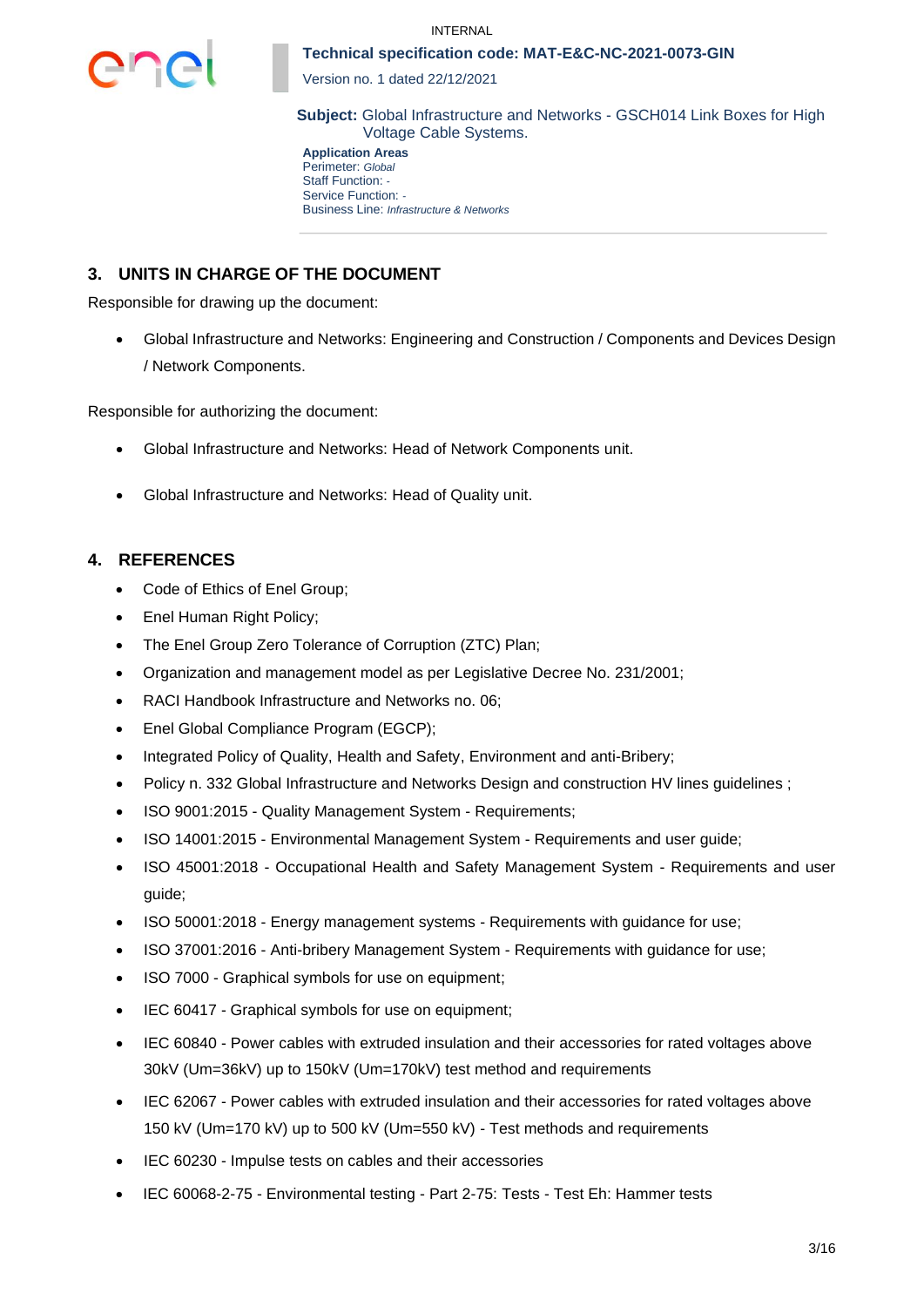

Version no. 1 dated 22/12/2021

**Subject:** Global Infrastructure and Networks - GSCH014 Link Boxes for High Voltage Cable Systems.

**Application Areas** Perimeter: *Global* Staff Function: *-* Service Function: *-* Business Line: *Infrastructure & Networks*

- IEC 60099-4 Surge arresters Part 4: Metal-oxide surge arresters without gaps for a.c. systems
- IEC 60529 Degrees of protection provided by enclosures (IP Code)
- EN 50102 Degrees of protection provided by enclosures for electrical equipment against external mechanical impacts (IK Code)

# **5. ORGANIZATIONAL PROCESS POSITION IN THE PROCESS TAXONOMY**

Value Chain/Process Area: Engineering & Construction Macro Process: Devices and Components Development Process: Standard Catalog Management

# **6. DEFINITIONS AND ACRONYMS**

| <b>Acronym and Key words</b>           | <b>Description</b>                                                 |  |  |
|----------------------------------------|--------------------------------------------------------------------|--|--|
|                                        | A "conformity assessment" a with respect to "specified"            |  |  |
|                                        | requirements" consists in functional, dimensional, constructional  |  |  |
|                                        | and test characteristics required for a product (or a series of    |  |  |
| <b>Technical Conformity Assessment</b> | products) and quoted in technical specifications and quality       |  |  |
| (TCA)                                  | requirements issued by Enel Group distribution companies. This     |  |  |
|                                        | also includes the verification of conformity with respect to local |  |  |
|                                        | applicable regulation and laws and possession of relevant          |  |  |
|                                        | requested certifications                                           |  |  |

# **7. DESCRIPTION**

This standard specifies the functional and construction characteristics and test requirements that must be accomplished by the three-phase sectioning boxes to be used for grounding the screens of the high voltage cables at the sectioned joints and terminations installed in the system. It applies to the boxes used for the earth connection, directly or via arrester, of the cable systems with rated voltage above 36 kV and in detail for  $U_{m}^{\circ}$ equals to 52 kV, 72,5 kV, 145 kV, 170 kV and 245 kV.

<sup>a</sup> Definition 2.1 of ISO/IEC 17000

<sup>b</sup> Definition 3.1 of ISO/IEC 17000

<sup>c</sup> *U***m**: maximum r.m.s. power-frequency voltage between any two conductors for which cables and accessories are designed. It is the highest voltage that can be sustained under normal operating conditions at any time and at any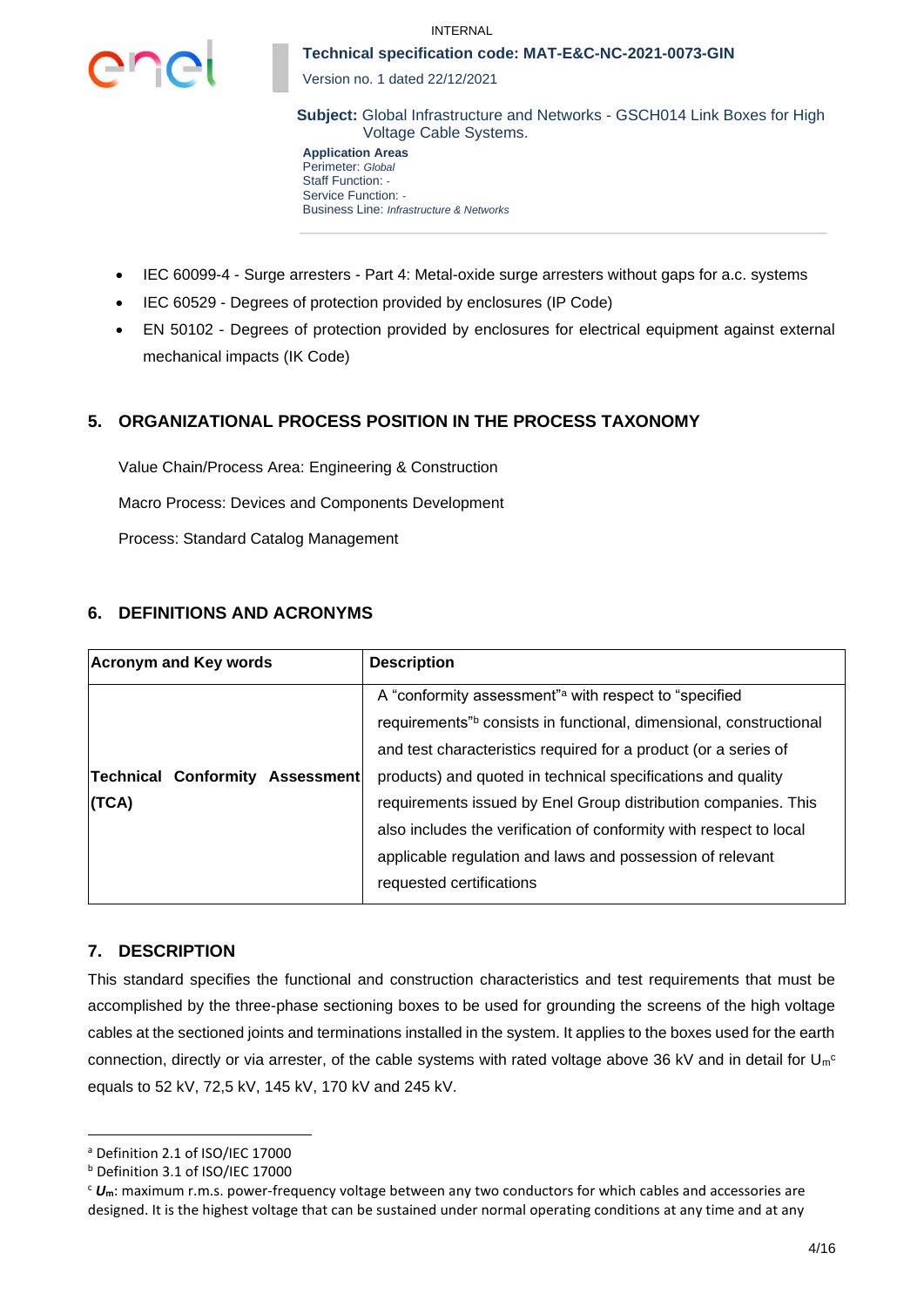

Version no. 1 dated 22/12/2021

**Subject:** Global Infrastructure and Networks - GSCH014 Link Boxes for High Voltage Cable Systems.

**Application Areas** Perimeter: *Global* Staff Function: *-* Service Function: *-* Business Line: *Infrastructure & Networks*

This standard replaces all the local standards used up to now by all the Distribution Companies, as long as local regulation allows it.

# **7.1 LIST OF COMPONENTS**

This standard includes link boxes for the earthing of bonding cables arriving from joints and terminals of high voltage cable systems. The list of link boxes with the main requirements, which is an integral part of the present document, is reported in the GS Type Code Lists on Annex B, and their relationship with country codes is reported on the Common List on Annex C. In **[Table 2](#page-4-0)** the list of link boxes is shown.

| <b>GSCH014 Type Code</b> | For use with | <b>Bonding cables</b> | <b>Type of installation</b> | <b>Electrical scheme</b>          |
|--------------------------|--------------|-----------------------|-----------------------------|-----------------------------------|
| GSCH014/01               | Terminals    | 3 Single-core cables  | Indoor / outdoor            | Scheme 1: Direct grounding        |
| GSCH014/02               | Terminals    | 3 Single-core cables  | Indoor / outdoor            | Scheme 2: Grounded with SVL       |
| GSCH014/03               | Joint        | 3 Coaxial-core cables | Underground                 | Scheme 3: Direct grounding        |
| GSCH014/04               | Joint        | 3 Coaxial-core cables | Underground                 | Scheme 4: Grounded with SVL       |
| GSCH014/05               | Joint        | 3 Coaxial-core cables | Underground                 | Scheme 5: Direct grounded and SVL |
| GSCH014/06               | Joint        | 3 Coaxial-core cables | Underground                 | Scheme 6: Cross bonded            |
| GSCH014/07               | Joint        | 3 Single-core cables  | Underground                 | Scheme 1: Direct grounding        |
| GSCH014/08               | Joint        | 3 Single-core cables  | Underground                 | Scheme 2: Grounded with SVL       |

# **Table 2 – List of GSCH014 Type Codes for link boxes**

# <span id="page-4-0"></span>**7.2 DESIGN AND MANUFACTURE**

Link boxes will be designed for installation in pits or vaults and on structures or poles.

They will have an enclosure prepared to house the shield connections, the bonding cables, the earthing cable, and the sheath voltage limiters (SVL). All type of link boxes will receive three bonding cables (single core or coaxial core) and one single core grounding cable, and all of them must be sealed to prevent the ingress of water inside the link box.

Link boxes will be accessible by means of a specific tool to allow the performance of test and measurement associated to the commissioning and periodic maintenance of the cable system. To facilitate these operations, they will not contain any type of fillings and the connections of bonding cables with each other and with the earthing cable will be made with removable plates.

point in a system. It excludes temporary voltage variations due to fault conditions and the sudden disconnection of large loads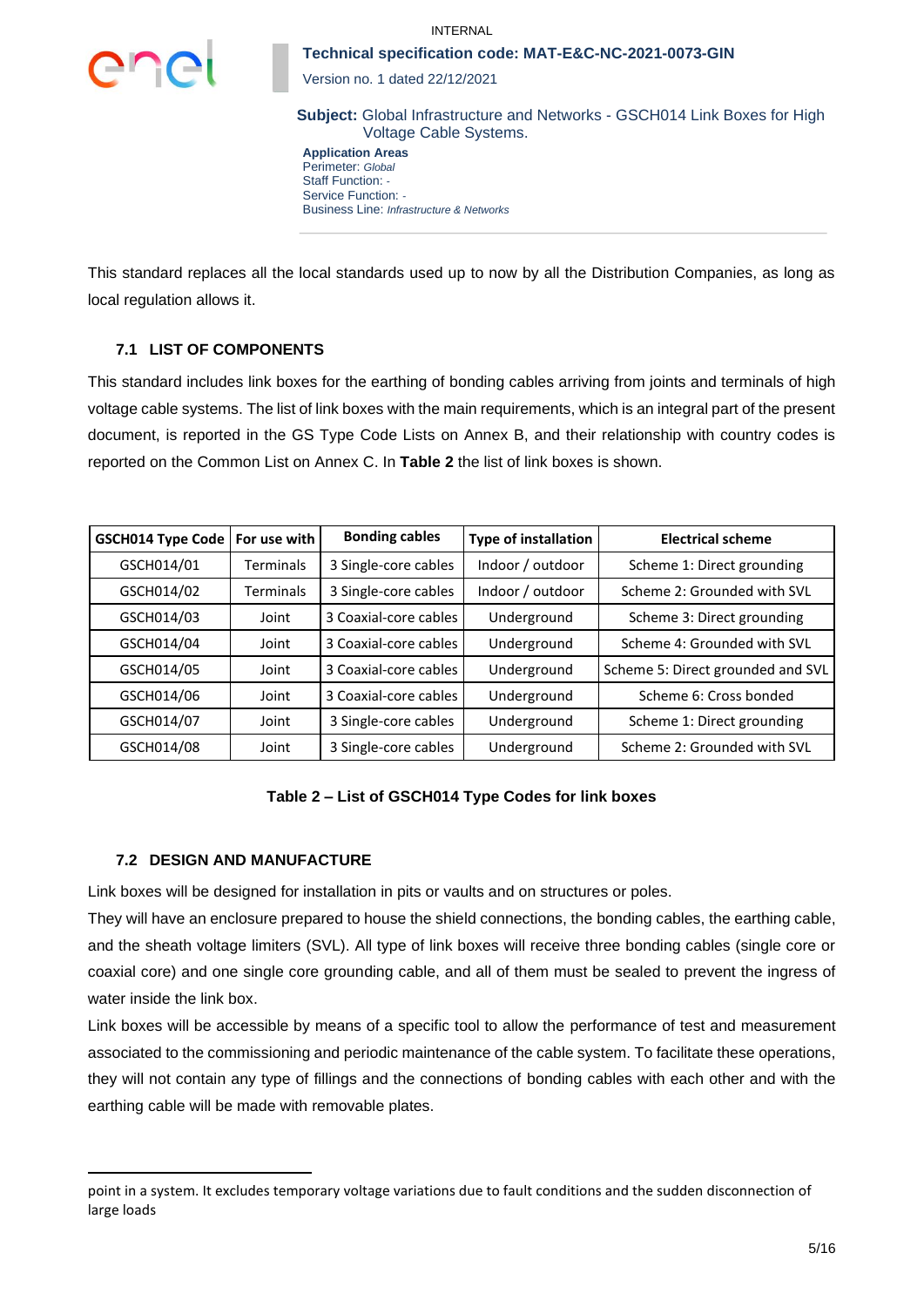

Version no. 1 dated 22/12/2021

**Subject:** Global Infrastructure and Networks - GSCH014 Link Boxes for High Voltage Cable Systems.

**Application Areas** Perimeter: *Global* Staff Function: *-* Service Function: *-* Business Line: *Infrastructure & Networks*

The design of the enclosure for outdoor use should also incorporate an interlock system that provides entry only with an appropriate key to prevent inadvertent or improper connection settings.

They will be provided with an insulating and transparent screen that prevents accidental contacts to live elements when the link box is open, so that the class protection is IP2X with the lid open according to IEC 60529.

In a visible place, they will have a label showing the identification of the line to which they belong and the connection scheme. On the outside, they will be identified by the voltage danger symbol according to IEC 60417 or ISO 7000.

#### **7.2.1.Enclosure**

The enclosure will be made of stainless steel with its exterior protected with anticorrosive paint to provide a life expectancy greater than ten years without sign of deterioration due to corrosion.

It may contain the effects of thermal or electrical failure of any of the elements housed in them without causing damage to nearby external elements.

In addition, it must always be connected to ground by means of a connection independent of the grounding of the elements contained within.

Protection class against mechanical impacts will be IK10 according to EN 50102

Link boxes designed for underground use will fulfill the requirements of IP68 class protection according to IEC 60529, and the lid must be fixed to the body of the enclosure with stainless steel screws.

Those designed for indoor or outdoor use will fulfill IP55 class protection and the lid has to be a practicable cover closed with a security padlock.

Maximum dimension of the enclosures will be 850 x 680 x 400 mm.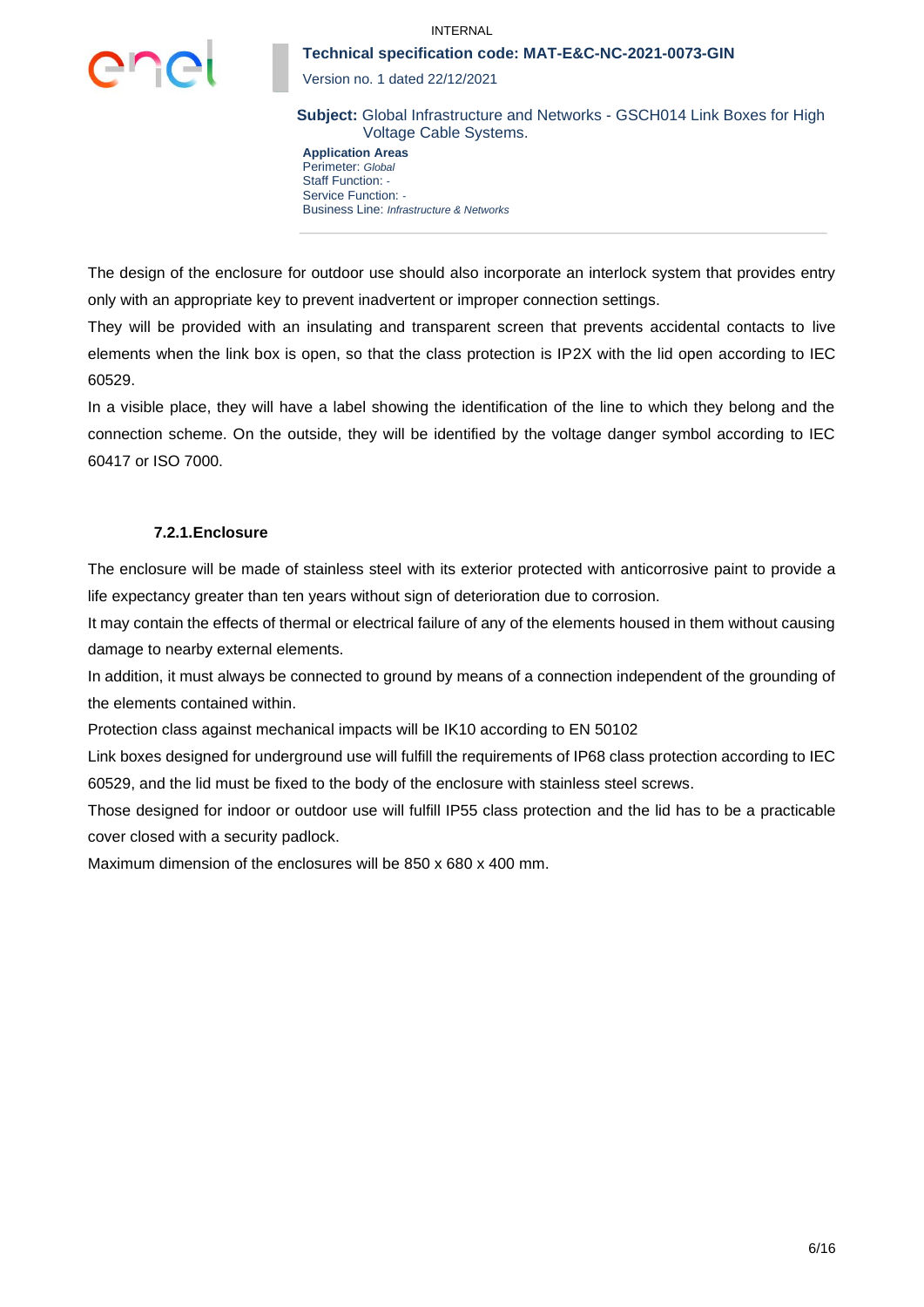



Version no. 1 dated 22/12/2021

**Subject:** Global Infrastructure and Networks - GSCH014 Link Boxes for High Voltage Cable Systems.

**Application Areas** Perimeter: *Global* Staff Function: *-* Service Function: *-* Business Line: *Infrastructure & Networks*

# **7.2.1.Electrical schemes**

Electrical schemes of link boxes will be one of the indicated on **[Table 3](#page-6-0)** below:



<span id="page-6-0"></span>**Table 3 Electrical schemes**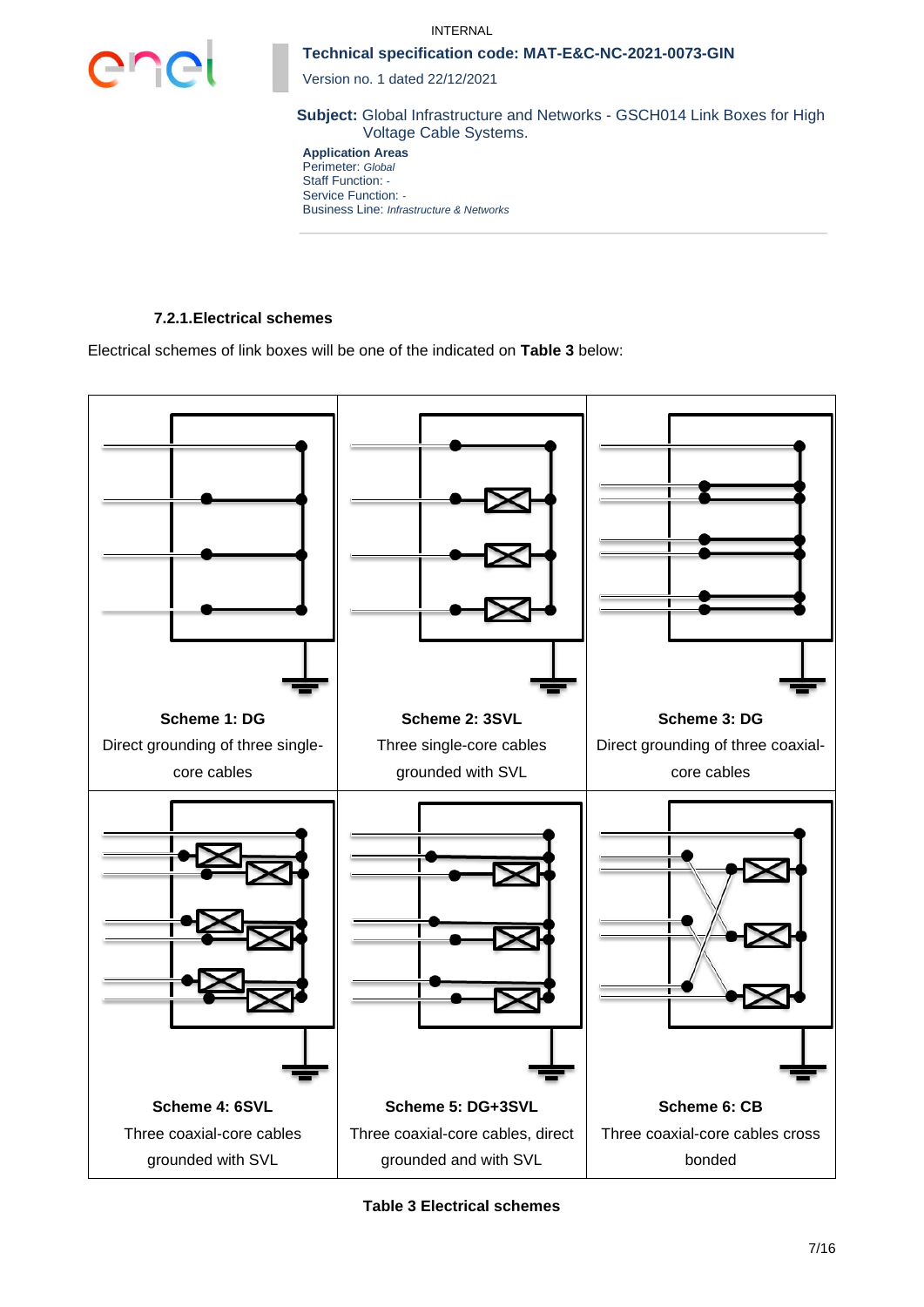

Version no. 1 dated 22/12/2021

**Subject:** Global Infrastructure and Networks - GSCH014 Link Boxes for High Voltage Cable Systems.

**Application Areas** Perimeter: *Global* Staff Function: *-* Service Function: *-* Business Line: *Infrastructure & Networks*

# **7.2.2.Electrical specifications**

The insulation between the links in all link boxes, including those without SVLs, shall be capable of withstanding the following voltages:

- 25 kV DC withstand voltage for 1 minute.
- 10 kV power frequency withstand voltage for 1 minute.
- 37,5 kV lighting impulse withstand voltage from links to earth.
- 75 kV lighting impulse withstand voltage between links.

All the elements that could be subject to current transportation shall be capable of withstanding a shorth circuit current of 63 kV for 1 seg.

# **7.2.3.Sheath Voltage Limiters**

Sheath voltage limiters included on link boxes must be metal-oxide surge arrester with polymeric housing according to IEC 60099-4 with the appropriate rated voltage up to 10 kV according with the requirements of the cable system.

They will fulfill the following characteristic:

Residual voltage: ≤ 20 kV

Rated discharge current (8/20 μs): ≥ 10 kA

Any other requirements according to Enel Standard GSCC016.

# **7.2.4.Cable ranges**

Link boxes will be suitable to be used with bonding and earthing cables with the following minimum dimensional ranges:

- Single core cable cross section: from 50 mm<sup>2</sup> up to 400 mm<sup>2</sup>
- Coaxial core cable cross section: from 50+50 mm<sup>2</sup> up to 400+400mm<sup>2</sup>

Nevertheless, other cross sections than those indicated herein could be specified on specific orders.

# **7.3 LINK BOX DESIGNATION**

Designation of the link box is formed by the following terms:

- − "ENEL GSCH014"
- − the code "LB-" indicating Link Box.
- − a character representing the type of installation (U: for underground; O: for outdoor),
- a character representing the type of bonding cables (-SC: for single core cables; -CC: for coaxial core cable),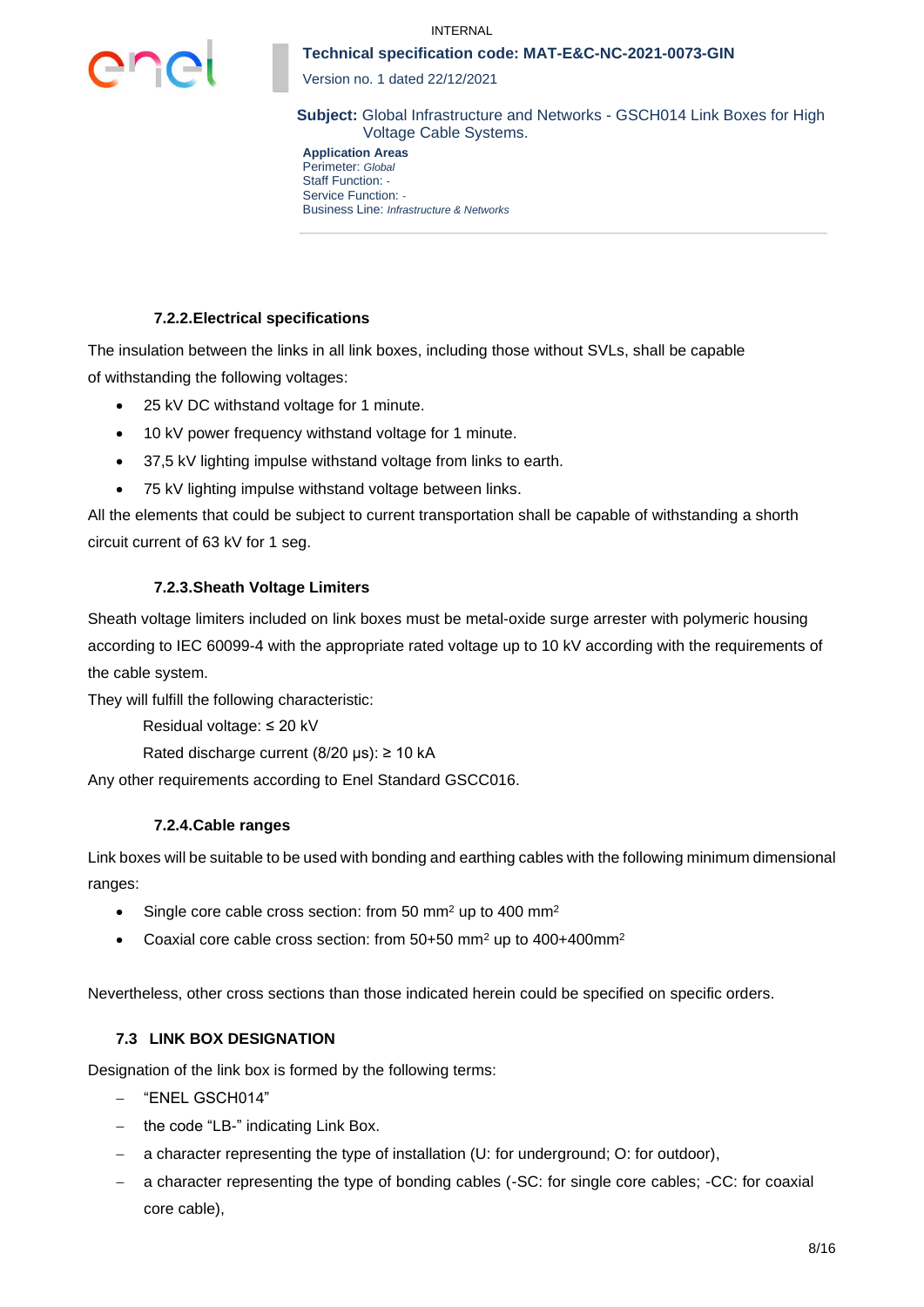

Version no. 1 dated 22/12/2021

**Subject:** Global Infrastructure and Networks - GSCH014 Link Boxes for High Voltage Cable Systems.

**Application Areas** Perimeter: *Global* Staff Function: *-* Service Function: *-* Business Line: *Infrastructure & Networks*

− a character representing the type of grounding scheme as indicated on **[Table 3](#page-6-0)**.

Designation example for joint GSCH014/01 is:

*ENEL GSCH014 – LB – O-SC-DG*

# **7.4 CONDITIONS OF SUPPLY**

The supply of the link boxes will include the sheath voltage limiters and all the small material necessary for their correct installation.

They shall be provided with a complete set of assembly instructions together with drawings of the box.

The instructions should include lists of all the components of the link box including consumable materials, the specified assembly tools and the health and safety precautions.

For every step of the assembly instructions there must be available a video where it is shown that assemble step. Those videos could be storage on-line on the website of the supplier and referenced by a QR Code. All documentation must be provided in the language of the country destiny of the supply.

Link boxes shall be securely packaged to prevent any damage during loading, transport, storage and installation.

The packaged shall be suitable for sea transportation.

On the packing there must be marked the following information:

- a) GS Type Code and reference of this standard.
- b) Manufacturer or brand.
- c) Supplier product designation as indicated on TCA.
- d) Order number or purchase order.
- e) Year and month of manufacture.
- f) Weights, tare and net.

#### **7.5 TESTS**

These tests shall be accomplished according to the requirements of this standard and those of Technical Conformity Assessment (TCA) procedures.

#### **7.5.1.Routine Tests**

#### **i) Visual inspection**

It will be checked that the link box is that indicated on TCA documentation, that does not present any defects to the naked eye, that its dimensions correspond to those indicated in the drawings and that the plates and arresters can be properly assembled and disassembled.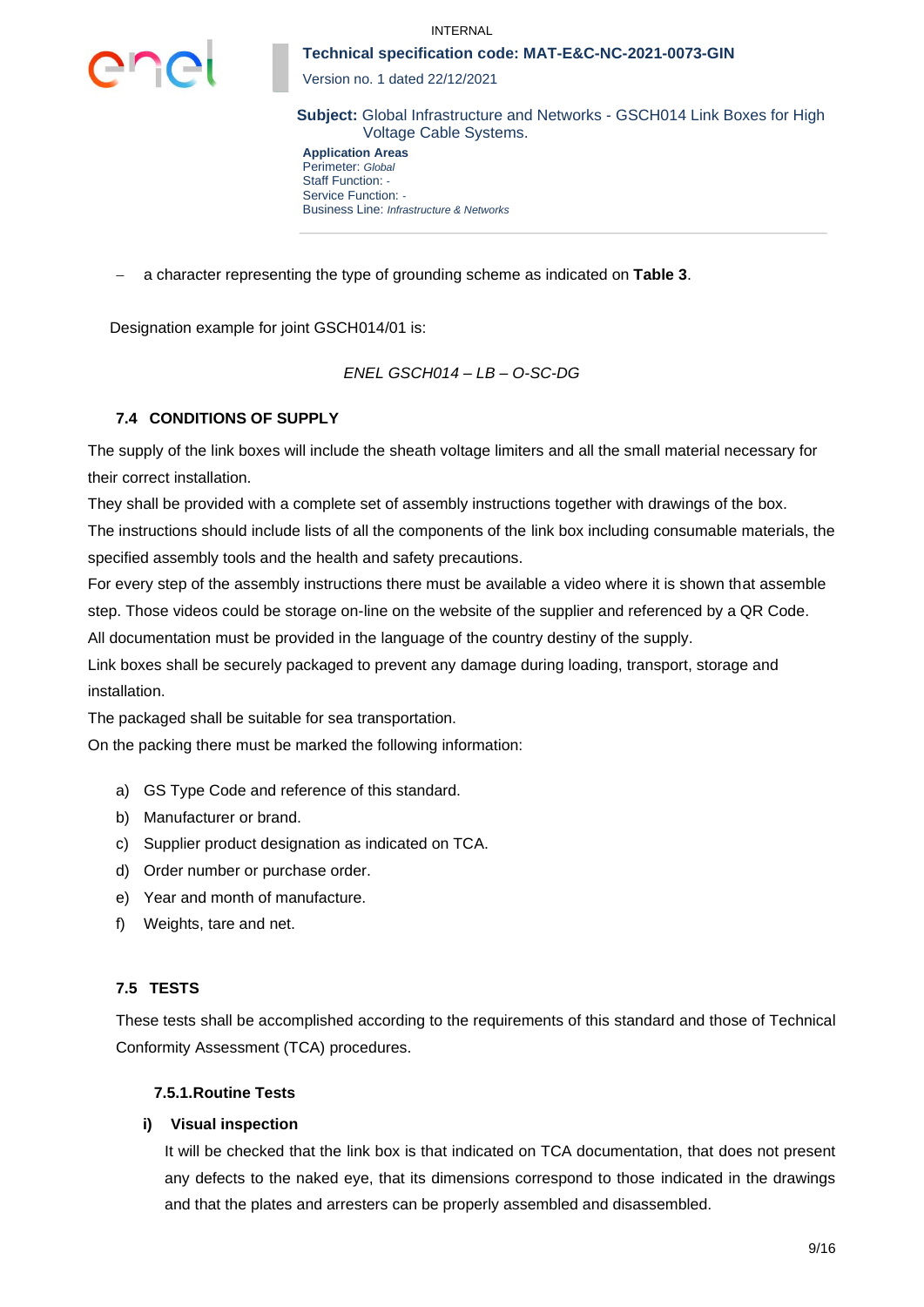

Version no. 1 dated 22/12/2021

**Subject:** Global Infrastructure and Networks - GSCH014 Link Boxes for High Voltage Cable Systems.

**Application Areas** Perimeter: *Global* Staff Function: *-* Service Function: *-* Business Line: *Infrastructure & Networks*

It will be verified that the enclosure finish and thickness are right.

#### **ii) Power frequency voltage routine test**

Test method: A voltage of 10 kV will be applied for 1 minute to each of the cable entry terminals, with the other terminals connected to ground.

Requirements: No breakdown of the insulation nor superficial discharge shall occur.

#### **iii) Contact resistance measurement**

Test method: Measurements of the contact resistances of the different elements of the box will be made with a digital micrometer.

Requirements:  $< 10 \mu\Omega$ 

### **7.5.2.Type Tests**

Type tests indicated below will be carried out successively on the same link box that will be completely assembled including plates, sheath voltage limiters and connection cables. The assembly will be carried out following the manufacturer's assembly instructions supplied with the equipment and the use of any element not indicated in those instructions is not allowed.

Some plates or voltage limiters will be disassembled just to carry out the tests that explicitly indicate it.

#### **i) Hammer test**

Requirements: Protection class IK10 according to EN 50102 against mechanical impacts Test method: vertical hammer test according to IEC 60068-2-75 clause 7 Impact energy value: 20 J Number of impacts: 5 impacts distributed uniformly along the side of the enclosure on every side of the enclosure

Acceptance criteria: After the test, there is not a detectable deformation of the enclosure.

- **ii) Test for protection against access to hazardous parts (link box open)** Requirements: IEC 60529 clause 12 for protection class IP2X. Test method: IEC 60529 clause 12.
- **iii) Test for protection against access to hazardous parts (link box closed)**

Requirements: IEC 60529 clause 12 for protection class IP5X or IP6X according link to box type Test method: IEC 60529 clause 12.

**iv) Dust test**

Requirements: IEC 60529 clause 13 for protection class IP5X or IP6X according to link box type Test method: IEC 60529 clause 13.4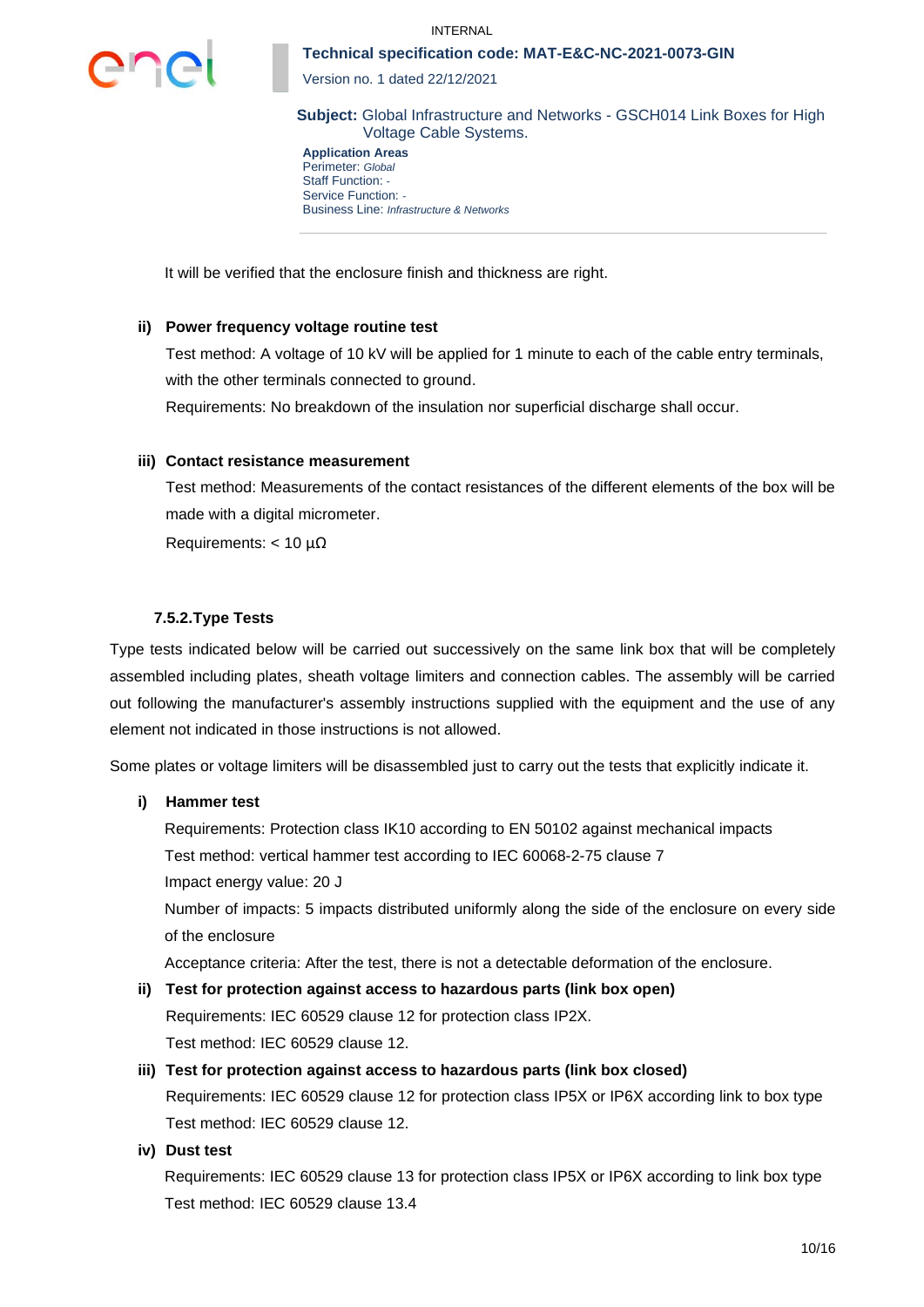

Version no. 1 dated 22/12/2021

**Subject:** Global Infrastructure and Networks - GSCH014 Link Boxes for High Voltage Cable Systems.

**Application Areas** Perimeter: *Global* Staff Function: *-* Service Function: *-* Business Line: *Infrastructure & Networks*

#### **v) Test for protection against water**

Requirements: IEC 60529 clause 14 for protection class IPX5 or IPX8 according to link box type Test method:

Water jets test according IEC 60529 clause 14.2.5 for link boxes IP55

Water immersion test according IEC 60529 clause 14.2.8 for link boxes IP68

Test condition for water immersion test (link boxes IP68):

Highest point of the enclosure has to be placed 1 m below the water surface.

The temperature of water will follow 20 cycles of 24 hour each like the one depicted on **[Figure](#page-10-0)  [1](#page-10-0)** with the following requirements:

Maximum temperature: 45 (-0/+5) °C

Minimum temperature: 10 (-5/+0) ºC

Difference between maximum temperature and minimum temperature: ≥ 20ºC

Time at maximum temperature: ≥ 8 hours

Time to change temperature from maximum to minimum and vice versa: ≤ 2 h.

Maximum **Temperature Time at Tmax Temperature Time at Tmin** Minimum **Temperature Time** 

Time at minimum temperature: ≥ 8 hours

# **Figure 1 Water immersion test cycle**

<span id="page-10-0"></span>Acceptance criteria: After the test, there is not water presence inside the box. This condition could be verified after the CD withstand voltage test in point [vi\)](#page-11-0)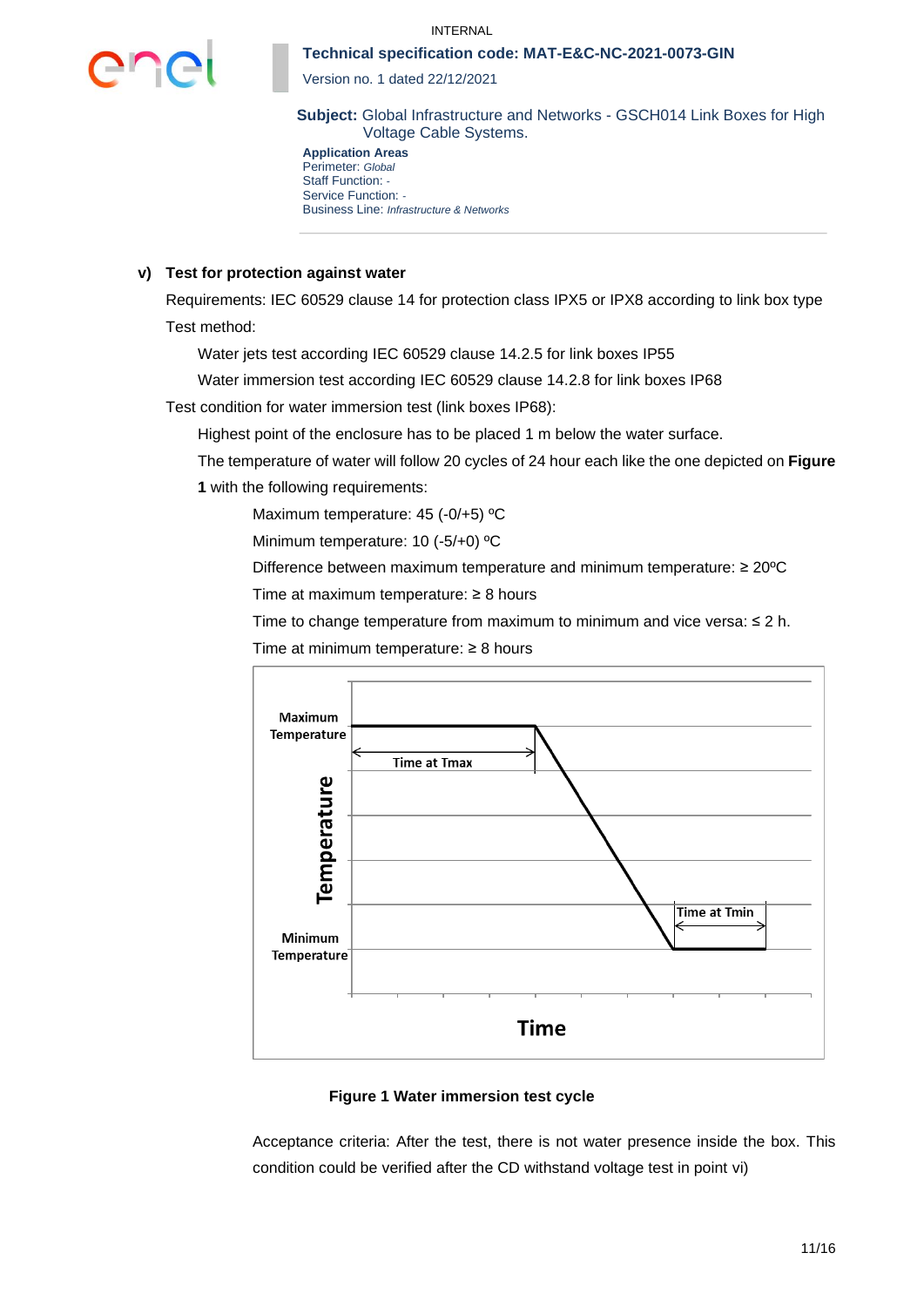

Version no. 1 dated 22/12/2021

**Subject:** Global Infrastructure and Networks - GSCH014 Link Boxes for High Voltage Cable Systems.

**Application Areas** Perimeter: *Global* Staff Function: *-* Service Function: *-* Business Line: *Infrastructure & Networks*

#### <span id="page-11-0"></span>**vi) DC withstand voltage test**

To be perform with a minimum delay after the test for protection against water. For link boxes with IP68 with the link box immersed in water at ambient temperature, if possibly. In any case following recommendations from IEC60840 Annex H.3.

Requirements: Withstand without failure or flashover.

Test method: 25 kV applied during 1 minute between every bonding cable terminal and all the other cable terminals and the enclosure of the link box. When necessary connection plates will be dismantled.

### **vii) Lightning impulse voltage test**

Requirements: Withstand without failure or flashover

Test method: With SVL removed, 10 positive and 10 negative voltage impulses according to IEC60230 applied between every bonding cable terminal and all the other cable terminals and the enclosure of the link box. Values of peak voltage are:

- Bonding cable terminals against grounding cable terminal and earth: 37.5 kV
- Bonding cable terminals against each other: 75 kV

# **viii)Short circuit test**

Requirements: No signs of deterioration inside the link box.

Test method: With the box in the operating configuration, each plate and each connection to earth (excluding the SVL if provided) must be crossed by a current of 63 kA during 1 second.

# **ix) Test under conditions of arcing due to internal fault**

Just in link boxes including SVLs (GS type codes: GSCH014/02, GSCH014/04, GSCH014/05, GSCH014/06 and GSCH014/08.

With the box fully mounted in the operating configuration, including cables and SVL.

Requirements: There are no projections of parts of the link box nor holes on the external enclosure. Test method:

Link box prestressed by the short circuit test described in point viii).

Arc initiation by a copper wire with diameter 0.5 mm between the central cable and earth. Fault current: 40 kA during 0.1 second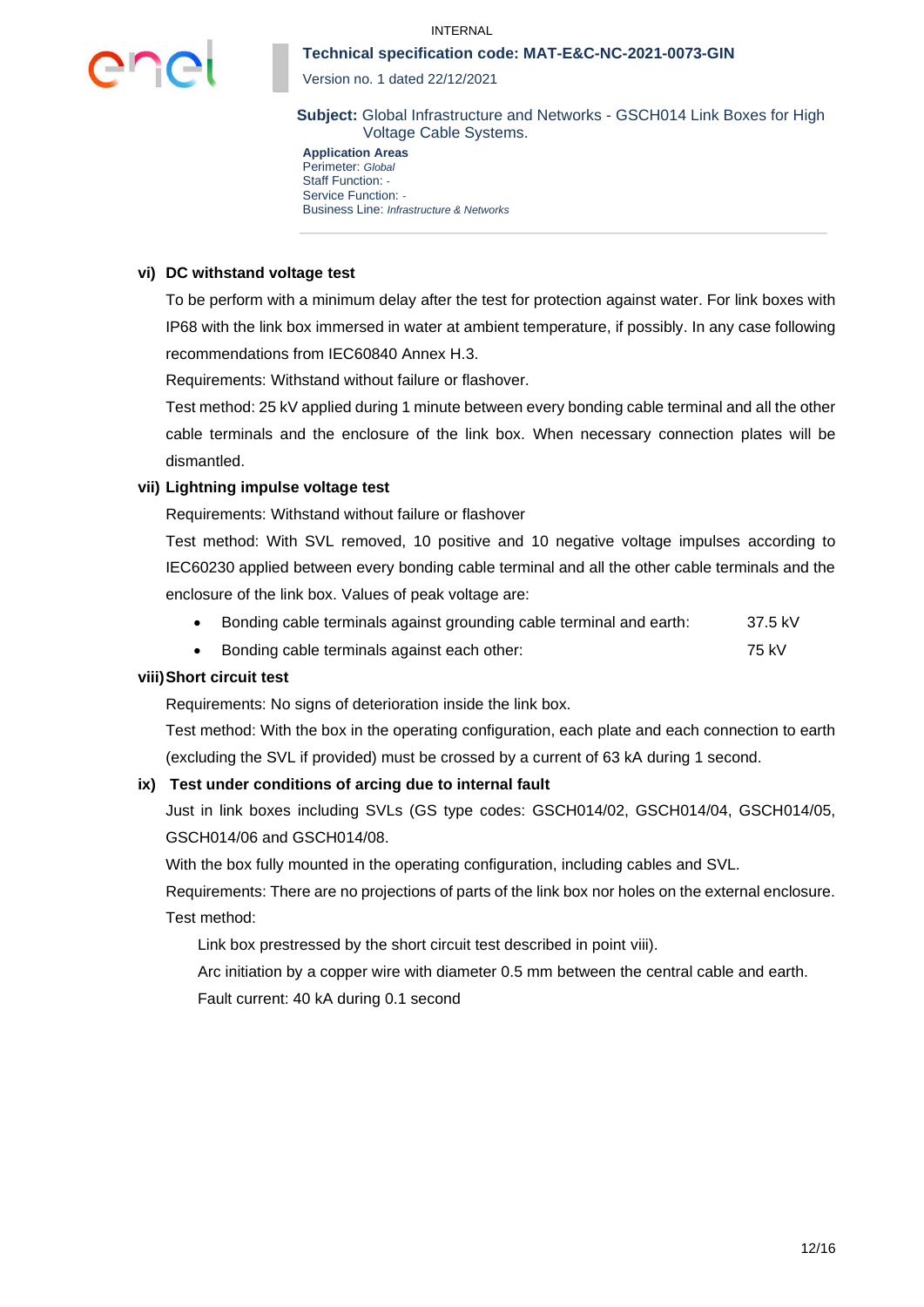



Version no. 1 dated 22/12/2021

**Subject:** Global Infrastructure and Networks - GSCH014 Link Boxes for High Voltage Cable Systems.

**Application Areas** Perimeter: *Global* Staff Function: *-* Service Function: *-* Business Line: *Infrastructure & Networks*

# **8. ANNEX**

# **ANNEX A – TECHNICAL CHECK LIST**

The following chart indicates the minimum technical information that suppliers shall provide in technical offer during tenders and as part of the TCA Type A documentation:

| <b>Item</b>             | <b>Description</b>                                     | Unit              | <b>Required values</b> | <b>Offered values</b> |
|-------------------------|--------------------------------------------------------|-------------------|------------------------|-----------------------|
| $\mathbf{1}$            | <b>GENERAL INFORMATION</b>                             |                   |                        |                       |
| 1.1                     | <b>Supplier Name</b>                                   | $\blacksquare$    |                        |                       |
| 1.2                     | Supplier CUI                                           |                   |                        |                       |
| 1.3                     | Factory                                                | $\frac{1}{2}$     |                        |                       |
| 1.4                     | Location of factory                                    |                   |                        |                       |
| $\overline{2}$          | <b>MAIN FEATURES</b>                                   |                   |                        |                       |
| 2.1                     | <b>ENEL Distribution Company and Country of supply</b> |                   |                        |                       |
| 2.2                     | <b>Country Code</b>                                    |                   |                        |                       |
| 2.3                     | <b>GS Type Code</b>                                    |                   |                        |                       |
| 2.4                     | Enel designation                                       |                   |                        |                       |
| 2.5                     | Type of installation (underground / outdoor)           | $\blacksquare$    |                        |                       |
| 2.6                     | Type of mounting                                       | $\overline{a}$    |                        |                       |
| 2.7                     | IP Code (link box closed)                              | $\blacksquare$    |                        |                       |
| 2.8                     | IP Code (link box open)                                |                   |                        |                       |
| $\overline{2.9}$        | <b>IK Code</b>                                         | $\blacksquare$    |                        |                       |
| 2.10                    | Supplier product designation                           |                   |                        |                       |
| $\overline{\mathbf{3}}$ | <b>ELECTRICAL CHARACTERISTIC</b>                       |                   |                        |                       |
| 3.1                     | Reference scheme                                       |                   |                        |                       |
| $\overline{3.2}$        | DC voltage test (1 min)                                |                   |                        |                       |
| $\overline{3.3}$        | Power frequency voltage test (1 min.)                  |                   |                        |                       |
| 3.4                     | Lighting impulse voltage test links to earth           | [kV]              |                        |                       |
| 3.5                     | Lighting impulse voltage test between links            | $\overline{KVI}$  |                        |                       |
| 3.6                     | Maximum short circuit withstand current in links (1 s) | [KA]              |                        |                       |
| 3.7                     | Internal power arcing test (0,1 s)                     | [kA]              |                        |                       |
| 3.8                     | Contact resistance                                     | $[\mu\Omega]$     |                        |                       |
| 3.9                     | Surge arrester rating                                  | $\overline{[kV]}$ |                        |                       |
| $\overline{\mathbf{4}}$ | <b>ENCLOSURE</b>                                       |                   |                        |                       |
| 4.1                     | <b>Type</b>                                            |                   |                        |                       |
| 4.2                     | Material                                               |                   |                        |                       |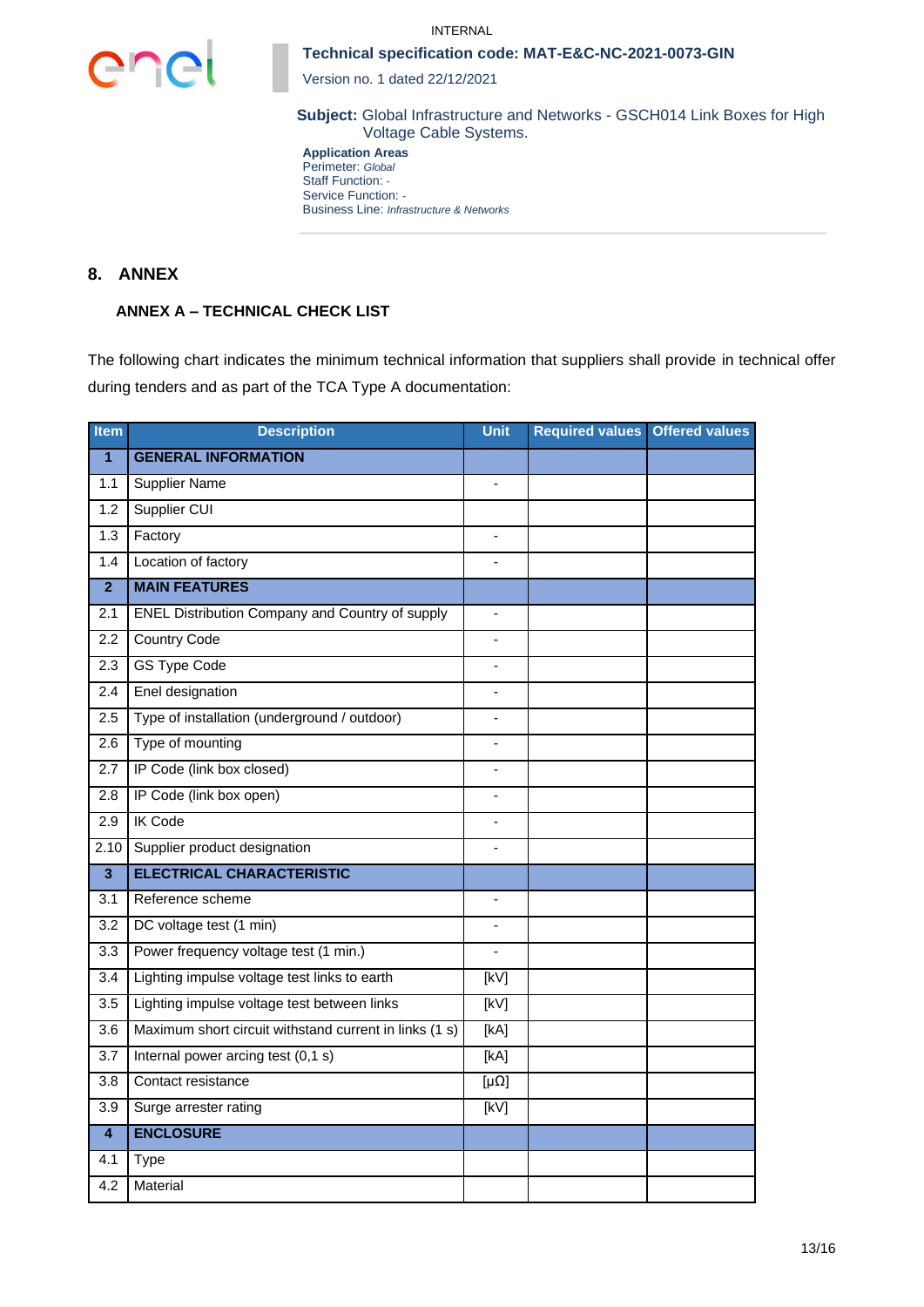



Version no. 1 dated 22/12/2021

### **Subject:** Global Infrastructure and Networks - GSCH014 Link Boxes for High Voltage Cable Systems.

**Application Areas** Perimeter: *Global* Staff Function: *-* Service Function: *-* Business Line: *Infrastructure & Networks*

| <b>Item</b>    | <b>Description</b>                           | <b>Unit</b>    | <b>Required values Offered values</b> |  |
|----------------|----------------------------------------------|----------------|---------------------------------------|--|
| 4.3            | Dimensions (Hight - Width - Depth)           | [mm]           |                                       |  |
| 4.4            | Thickness of housing                         |                |                                       |  |
| 4.5            | Thickness of cover                           | [mm]           |                                       |  |
| 4.6            | Material of insulating screen                |                |                                       |  |
| 4.7            | Thickness of insulating screen               | [mm]           |                                       |  |
| 4.8            | Surface treatment                            |                |                                       |  |
| 4.9            | Type of sealing for cables entries           |                |                                       |  |
| 4.10           | Type of insulation support                   |                |                                       |  |
| 5 <sup>5</sup> | <b>BONDING CABLES</b>                        |                |                                       |  |
| 5.1            | Type of bonding cable                        |                |                                       |  |
| 5.2            | Maximum cross section                        |                |                                       |  |
| 5.3            | Minimum conductor diameter                   | $\blacksquare$ |                                       |  |
| 5.4            | Minimum conductor diameter                   | [mm]           |                                       |  |
| 5.5            | Minimum overall diameter of bonding cable    | [mm]           |                                       |  |
| 5.6            | Maximum overall diameter of bonding cable    | [mm]           |                                       |  |
| 6              | <b>EARTHING CABLE</b>                        |                |                                       |  |
| 6.1            | Type of earthing cable                       |                |                                       |  |
| 6.2            | Maximum cross section                        |                |                                       |  |
| 6.3            | Minimum conductor diameter                   |                |                                       |  |
| 6.4            | Minimum conductor diameter                   | [mm]           |                                       |  |
| 6.5            | Minimum overall diameter of earthing cable   | [mm]           |                                       |  |
| 6.6            | Maximum overall diameter of earthing cable   | [mm]           |                                       |  |
| $\overline{7}$ | <b>ADDITIONAL FEATURES</b>                   |                |                                       |  |
| 7.1            | Total weight                                 | [kg]           |                                       |  |
| 7.2            | Maximum storage time                         | [months]       |                                       |  |
| 7.3            | Estimated time of installation               | [h]            |                                       |  |
| 7.4            | Expected service life after installation     | [years]        |                                       |  |
| 8              | <b>TCA INFORMATION</b>                       |                |                                       |  |
| 8.1            | <b>TCA Available</b>                         | [Yes/No]       | Informative                           |  |
| 8.2            | <b>TCA Code</b>                              |                | Informative                           |  |
| 9              | <b>OBSERVATION</b>                           |                |                                       |  |
| 9.1            | Any exception to what is required on GSCH014 |                |                                       |  |
| 9.2            | Additional comments                          |                |                                       |  |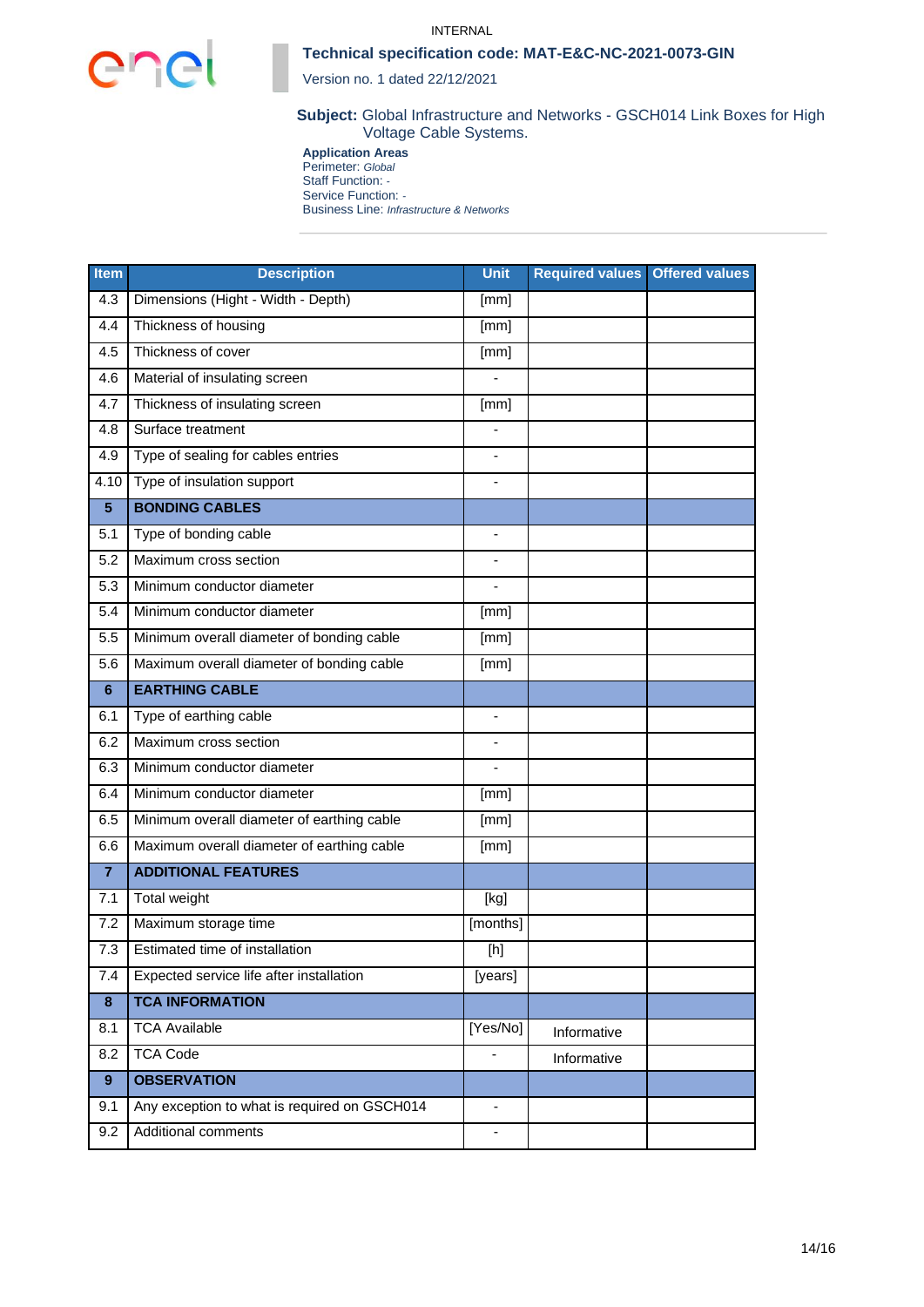

Version no. 1 dated 22/12/2021

**Subject:** Global Infrastructure and Networks - GSCH014 Link Boxes for High Voltage Cable Systems.

**Application Areas** Perimeter: *Global* Staff Function: *-* Service Function: *-* Business Line: *Infrastructure & Networks*

# **ANNEX B – GLOBAL TYPE CODES FOR LINK BOXES**

| <b>GS Type Code</b> | <b>Denomination</b> | <b>Type of installation</b> | IP Code (close/open) | <b>Electrical scheme</b>          |
|---------------------|---------------------|-----------------------------|----------------------|-----------------------------------|
| GSCH014/01          | LB-O-SC-DG          | Indoor / outdoor            | <b>IP55/IP2X</b>     | Scheme 1: Direct grounding        |
| GSCH014/02          | LB-O-SC-3SVL        | Indoor / outdoor            | <b>IP55/IP2X</b>     | Scheme 2: Grounded with SVL       |
| GSCH014/03          | LB-U-CC-DG          | Underground                 | <b>IP68/IP2X</b>     | Scheme 3: Direct grounding        |
| GSCH014/04          | LB-U-CC-6SVL        | Underground                 | <b>IP68/IP2X</b>     | Scheme 4: Grounded with SVL       |
| GSCH014/05          | LB-U-CC-DG+3SVL     | Underground                 | IP68/IP2X            | Scheme 5: Direct grounded and SVL |
| GSCH014/06          | LB-U-CC-CB          | Underground                 | <b>IP68/IP2X</b>     | Scheme 6: Cross bonded            |
| GSCH014/07          | LB-U-SC-DG          | Underground                 | <b>IP68/IP2X</b>     | Scheme 1: Direct grounding        |
| GSCH014/08          | LB-U-SC-3SVL        | Underground                 | <b>IP68/IP2X</b>     | Scheme 2: Grounded with SVL       |

# **ANNEX C – COMMON LIST**

| <b>COMMON LIST</b>     |                    |                                               |                 | 22/12/2021             |
|------------------------|--------------------|-----------------------------------------------|-----------------|------------------------|
| <b>GS Type</b><br>Code | <b>Designation</b> | <b>Distribution</b><br>Company<br>and Country | Country<br>Code | <b>TAM Description</b> |
| GSCH014/01             | LB-O-SC-DG         | Enel Argentina                                |                 |                        |
| GSCH014/02             | LB-O-SC-3SVL       | Enel Argentina                                |                 |                        |
| GSCH014/03             | LB-U-CC-DG         | Enel Argentina                                |                 |                        |
| GSCH014/04             | LB-U-CC-6SVL       | Enel Argentina                                |                 |                        |
| GSCH014/05             | LB-U-CC-DG+3SVL    | Enel Argentina                                |                 |                        |
| GSCH014/06             | LB-U-CC-CB         | Enel Argentina                                |                 |                        |
| GSCH014/07             | LB-U-SC-DG         | Enel Argentina                                |                 |                        |
| GSCH014/08             | LB-U-SC-3SVL       | Enel Argentina                                |                 |                        |
| GSCH014/01             | LB-O-SC-DG         | <b>EDI Italy</b>                              |                 |                        |
| GSCH014/02             | LB-O-SC-3SVL       | <b>EDI Italy</b>                              |                 |                        |
| GSCH014/03             | LB-U-CC-DG         | <b>EDI Italy</b>                              |                 |                        |
| GSCH014/04             | LB-U-CC-6SVL       | <b>EDI Italy</b>                              |                 |                        |
| GSCH014/05             | LB-U-CC-DG+3SVL    | <b>EDI Italy</b>                              |                 |                        |
| GSCH014/06             | LB-U-CC-CB         | <b>EDI Italy</b>                              |                 |                        |
| GSCH014/01             | LB-O-SC-DG         | Enel Romania                                  |                 |                        |
| GSCH014/02             | LB-O-SC-3SVL       | Enel Romania                                  |                 |                        |
| GSCH014/03             | LB-U-CC-DG         | Enel Romania                                  |                 |                        |
| GSCH014/04             | LB-U-CC-6SVL       | Enel Romania                                  |                 |                        |
| GSCH014/05             | LB-U-CC-DG+3SVL    | Enel Romania                                  |                 |                        |
| GSCH014/06             | LB-U-CC-CB         | Enel Romania                                  |                 |                        |
| GSCH014/01             | LB-O-SC-DG         | <b>EDRD España</b>                            |                 |                        |
| GSCH014/02             | LB-O-SC-3SVL       | <b>EDRD España</b>                            |                 |                        |
| GSCH014/03             | LB-U-CC-DG         | EDRD España                                   |                 |                        |
| GSCH014/04             | LB-U-CC-6SVL       | <b>EDRD España</b>                            |                 |                        |
| GSCH014/05             | LB-U-CC-DG+3SVL    | <b>EDRD España</b>                            |                 |                        |